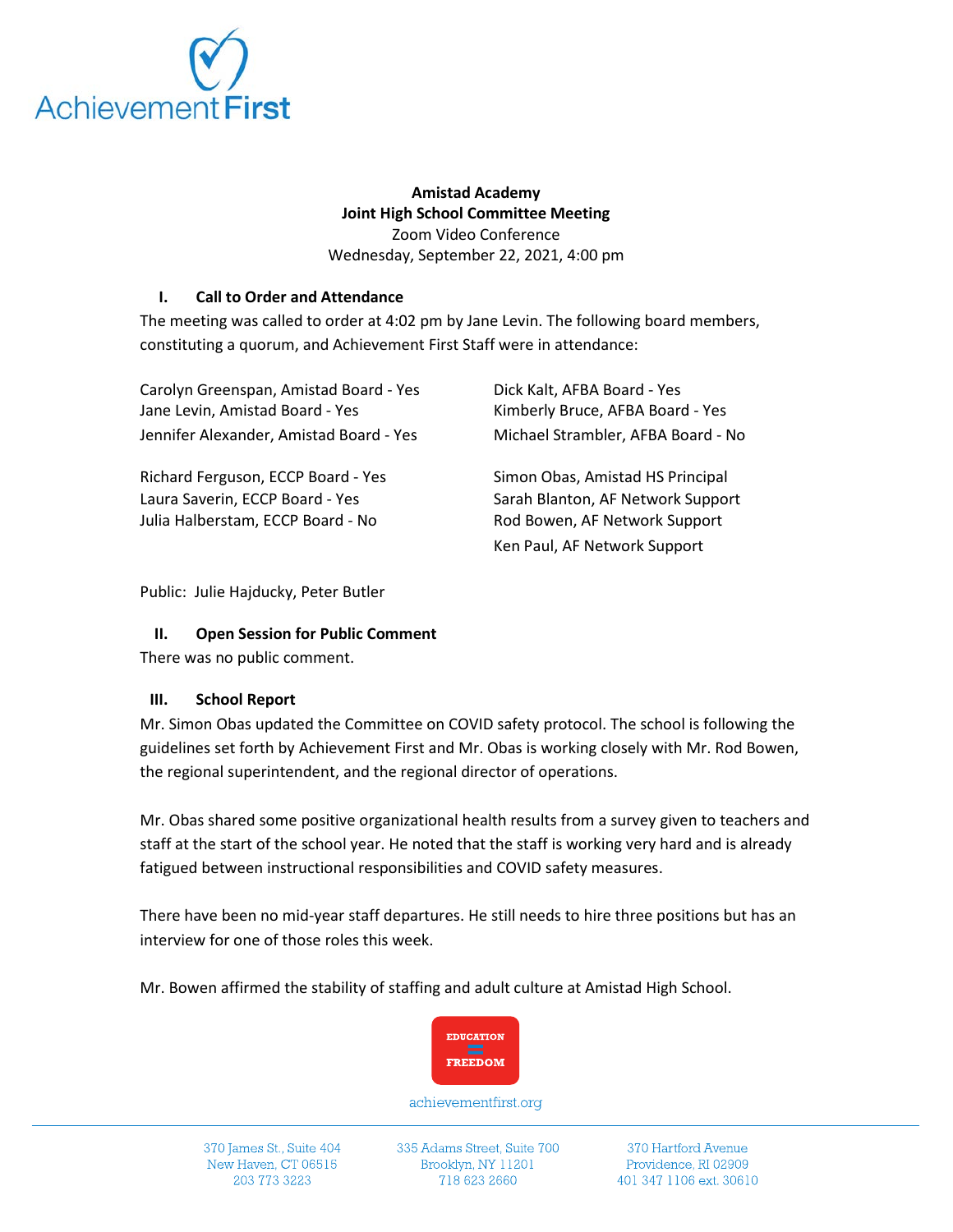

Students are participating in athletics and Mr. Obas shared that the field now has a scoreboard which allows Amistad High to host home games. After school clubs will start in the next few weeks.

Students are, for the most part, happy to be back in the building learning. Intellectual stamina is difficult – the day is long. The school has moved to 90 minute blocks with four blocks per day compared with seven or eight periods per day last year. Students have more time to complete work and they are able to focus on fewer subjects each day.

Mr. Obas reviewed all AP and ECE courses offered, as well as new curricular options.

Mr. Obas is proactively addressing student behavior, especially in the 9<sup>th</sup> and 10<sup>th</sup> grades. He shared they no longer run a demerit system. As incidents arise, the team makes a decision, leading with empathy and based on what that student needs. There are still behaviors that trigger automatic consequences but they are now ensuring that the conversation and engagement with students happens concurrently.

He affirmed that his door is always open to students and staff.

There is a national shortage of bus drivers, Mr. Obas acknowledged, and they are feeling the impact of that.

Personally, Mr. Obas affirmed that he's doing well and he feels supported by the AF network and by Rod Bowen, in particular.

Ms. Laura Saverin gave a financial report.

The board discussed showing appreciation for the teachers.

#### **IV. Board Business**

RESOLVED, the Amistad Academy High School Committee hereby approves the meeting minutes from May 12, 2021.



achievementfirst.org

335 Adams Street, Suite 700 Brooklyn, NY 11201 718 623 2660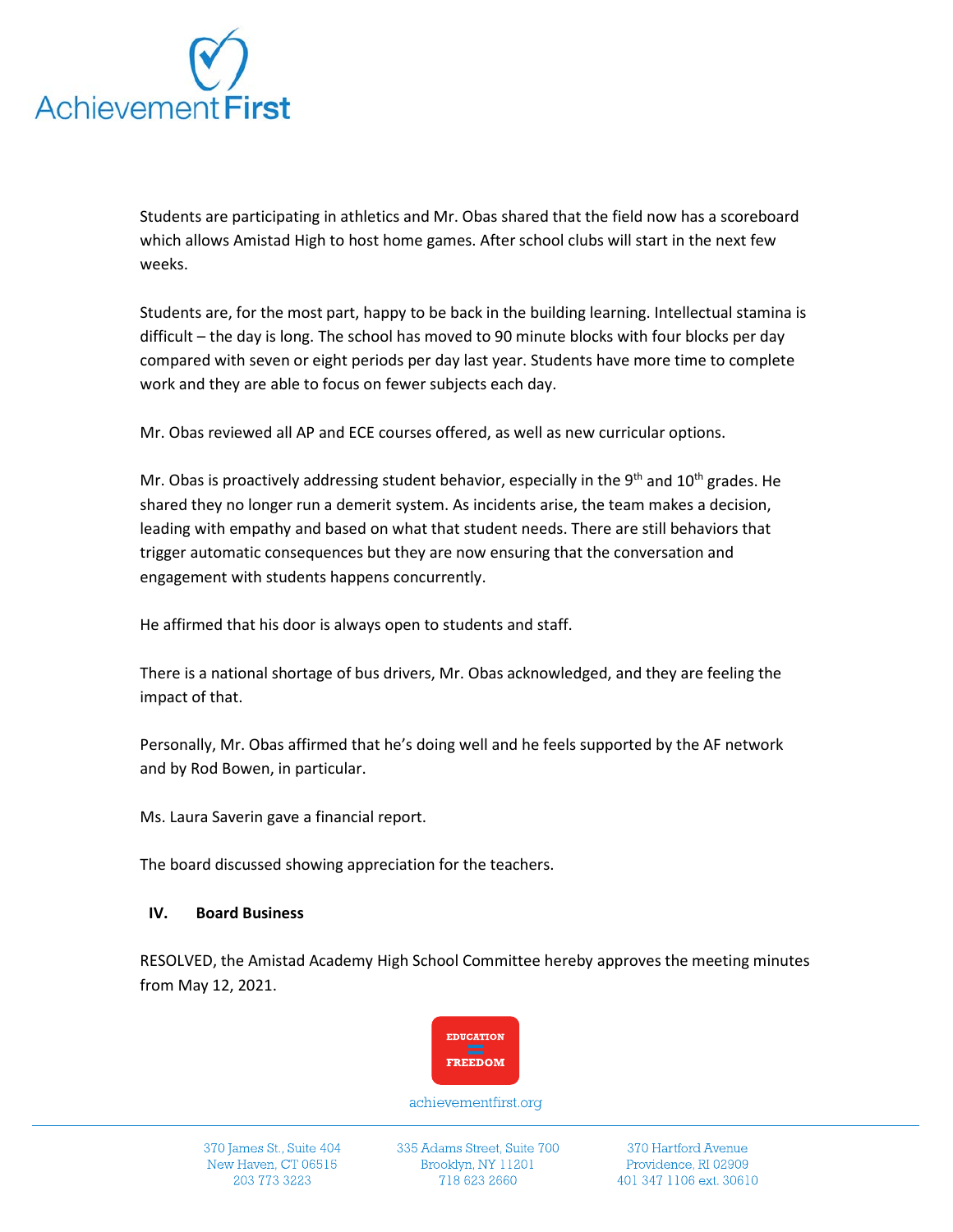

Motion by Dick Kalt Seconded by Carolyn Greenspan All in favor

RESOLVED, the Amistad Academy High School Committee hereby approves the amended financial budget for Amistad High School for the 2021-22 fiscal year as prepared by Achievement First.

Motion by Carolyn Greenspan Seconded by Dick Ferguson All in favor

RESOLVED, the Amistad Academy High School Committee hereby intends to express their appreciation and support for their hard work.

Motion by Jane Levin Seconded by Carolyn Greenspan All in favor

#### **V. Adjourn**

The meeting was adjourned at 5:09 by Jane Levin.

Motion by Laura Saverin Seconded by Dick Ferguson All in favor



achievementfirst.org

370 James St., Suite 404 New Haven, CT 06515 203 773 3223

335 Adams Street, Suite 700 Brooklyn, NY 11201 718 623 2660